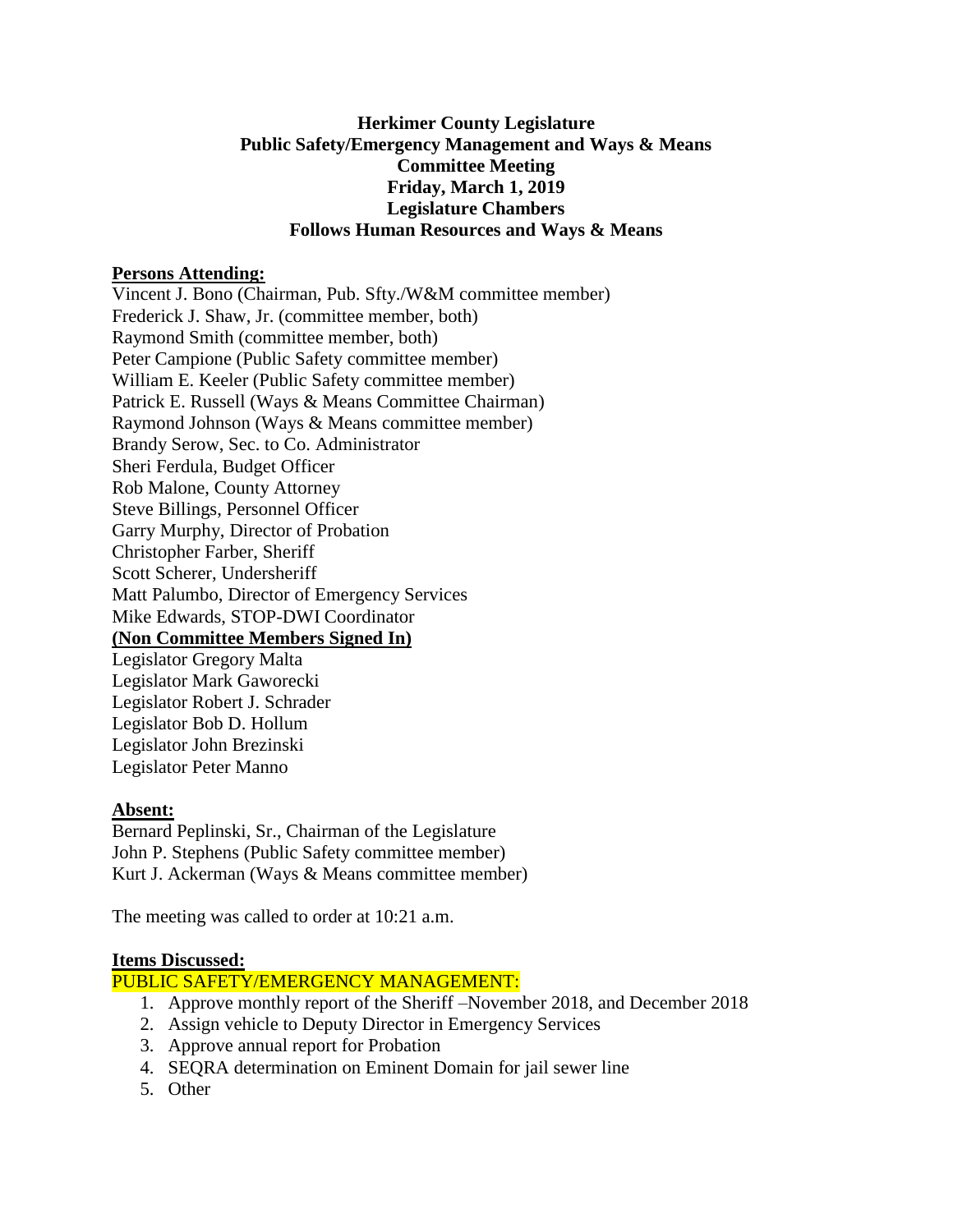# PUBLIC SAFETY/EMERGENCY MANAGEMENT AND WAYS & MEANS:

- 6. Approve purchase of printer for ID cards in Sheriff's Department and approve transfer
- 7. Approve two members to attend training for Social Networking Investigations in Probation
- 8. Accept grant in Emergency Services authorize e-signature, create project, and amend budget
- 9. Approve purchases with grant funds in Emergency Services
- 10. Renew contract with Black Creek in Sheriff's Department
- 11. Approve annual service maintenance agreement for voice recorder at jail
- 12. Approve agreement with Idemia for maintenance agreement for fingerprinting system in Sheriff's Department
- 13. Accept additional funding for DWI Crack Down and amend budget
- 14. Other Ratifying Resolution No. 358 of 2018
- 15. Other Approve temporary easement for jail sight

# **Committee Vote Record:**

### PUBLIC SAFETY/EMERGENCY MANAGEMENT:

Item #1 – On motion of Mr. Smith, seconded by Mr. Campione, Item #1 was voted on and approved. Unanimous. Absent: 2.

Item #2 – On motion of Mr. Shaw, seconded by Mr. Keeler, Item #2 was voted on and approved. Unanimous. Absent: 2.

Item #3 – On motion of Mr. Shaw, seconded by Mr. Keeler, Item #3 was voted on, approved and moved for Resolution. Unanimous. Absent: 2.

Item #4 – On motion of Mr. Keeler, seconded by Mr. Shaw, Item #4 was voted on, approved and moved for Resolution. Unanimous. Absent: 2.

Item  $#5 - N/A$ .

# PUBLIC SAFETY/EMERGENCY MANAGEMENT AND WAYS & MEANS:

Item #6 – On motion of Mr. Keeler, seconded by Mr. Shaw for Public Safety/Emergency Management and on motion of Mr. Smith, seconded by Mr. Russell for Ways & Means, Item #6 was voted on, approved, and moved for Resolution. Unanimous. Absent: 3.

Item #7 – On motion of Mr. Smith, seconded by Mr. Keeler for Public Safety/Emergency Management and on motion of Mr. Smith, seconded by Mr. Johnson for Ways & Means, Item #7 was voted on, approved, and moved for Resolution. Unanimous. Absent: 3.

Item #8 – On motion of Mr. Smith, seconded by Mr. Shaw for Public Safety/Emergency Management and on motion of Mr. Johnson, seconded by Mr. Shaw for Ways & Means, Item #8 was voted on, approved, and moved for Resolution. Unanimous. Absent: 3.